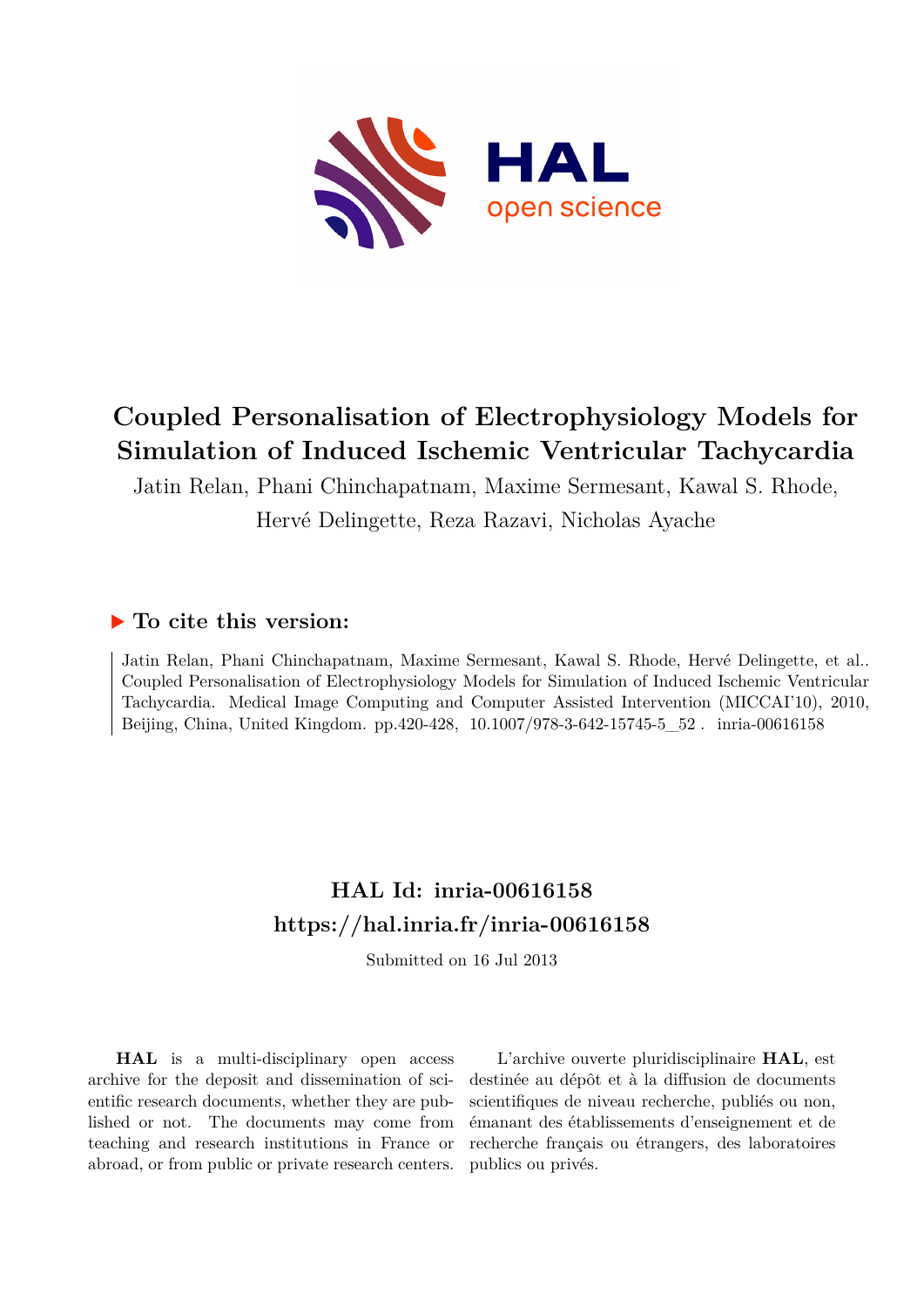## Coupled Personalisation of Electrophysiology Models for Simulation of Induced Ischemic Ventricular Tachycardia

J. Relan<sup>1</sup>, P. Chinchapatnam<sup>2</sup>, M. Sermesant<sup>1,2,3</sup>, K. Rhode<sup>2</sup>, H. Delingette<sup>1</sup>, R. Razavi<sup>2</sup> and N. Ayache<sup>1</sup>

<sup>1</sup>Asclepios Research Project, INRIA, Sophia Antipolis, France <sup>2</sup>Division of Imaging Sciences, St. Thomas Hospital, King's College London, UK

Abstract. Despite recent efforts in cardiac electrophysiology modelling, there is still a strong need to make macroscopic models usable in planning and assistance of the clinical procedures. This requires model personalisation i.e. estimation of patient-specific model parameters and computations compatible with clinical constraints. Fast macroscopic models allow a quick estimation of the tissue conductivity, but are often unreliable in prediction of arrhythmias. On the other side, complex biophysical models are quite expensive for the tissue conductivity estimation, but are well suited for arrhythmia predictions. Here we present a coupled personalisation framework, which combines the benefits of the two models. A fast Eikonal (EK) model is used to estimate the conductivity parameters, which are then used to set the parameters of a biophysical model, the Mitchell-Schaeffer (MS) model. Additional parameters related to Action Potential Duration (APD) and APD restitution curves for the tissue are estimated for the MS model. This framework is applied to a clinical dataset provided with an hybrid X-Ray/MR imaging on an ischemic patient. This personalised MS Model is then used for in silico simulation of clinical Ventricular Tachycardia (VT) stimulation protocol to predict the induction of VT. This proof of concept opens up possibilities of using VT induction modelling directly in the intervention room, in order to plan the radio-frequency ablation lines.

#### 1 Introduction

Cardiac arrhythmias are increasingly being treated by Radio-Frequency (RF) ablation procedures. These procedures still have unsatisfactory success rates of only 30−60% for VT, due to non availability of clinical consensus on optimum RF ablation patterns [1]. There is still a need for substantial guidance in locating the optimum ablation lines. This guidance can be provided by personalised in silico cardiac electrophysiology models. Personalisation means estimation of the patient-specific model parameters which best fit the clinical data. It is required to reveal hidden properties of the tissue and to develop predictive models that can be used to improve therapy planning and guidance. There are a variety of

<sup>3</sup> corresponding author. (maxime.sermesant@sophia.inria.fr)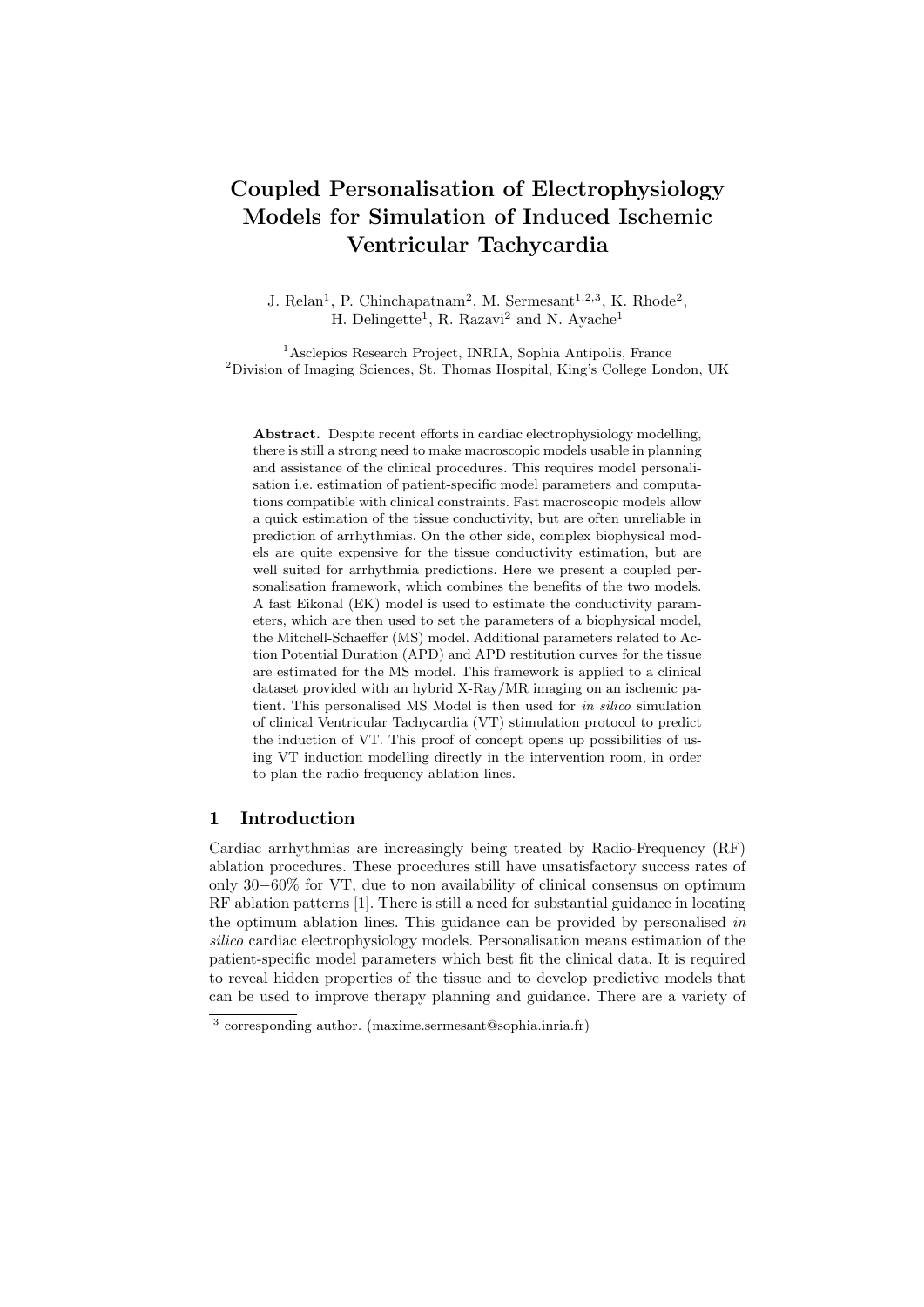cardiac EP models developed at various scales. These models can be broadly categorised into three main categories: Biophysical Models (BM), Phenomenological Models (PM) and Eikonal Models (EM). BM [2] model ionic currents and are the most accurate and complex but hardly suitable for parameter estimation from clinical data. PM [3] are based on PDEs and mimic only the shape of action potential and are on intermediate level. EM [4] describes only the time at which a depolarisation wave reaches a given point. They can be very fast in computation [5], but less reliable in arrhythmia predictions due to the complexity of both refractoriness and curvature. To introduce models directly in the intervention room, the requirements are a low computational complexity, fast estimation of parameters and reliable predictions. These attributes cannot be found in one single model, thus here we present a new approach, where we combine two models to obtain these attributes and show an application to a clinical dataset. We also show how such personalised model can then be used to simulate in silico a clinical VT Stimulation protocol and can be potentially used to plan optimum RF ablation lines. In this paper, we present a coupled personalisation framework, which is fast and combines the benefits of an Eikonal (EK) model with those of a simplified biophysical model, the Mitchell-Schaeffer (MS) model. The fast 3D EK model is used to estimate the tissue conductivity parameter over the ventricles from the non-contact mapping of endocardial surface potential, using an adaptive iterative algorithm. This is then used to set the conductivity parameter of the 3D MS model. Additional parameters related to APD and APD restitution property of the tissue are then estimated locally using directly the 3D MS model. This framework is applied to a clinical data of an ischemic patient, containing of MR data for geometry and scar detection and electrophysiological data obtained from non-contact mapping. This data is obtained using Hybrid X- ray/magnetic resonance (XMR) suites [6]. The personalised 3D MS model is then used to simulate a clinical VT-Stim procedure to show a potential application of VT induction modelling.

#### 2 Simulation of Electrophysiology Models

Anisotropic Fast Marching Model (EK Model) : The EK model simulates the propagation of the depolarization wave in quiescent tissue, ignoring repolarisation phase. The EK model is governed by eikonal-diffusion (ED) equation and is based on Fast Marching Method (FMM), it can be written as

$$
c_0 \sqrt{D(x)} \left( \sqrt{\nabla T(x)^t \mathbf{M} \nabla T(x)} \right) - \nabla \cdot (D(x) \mathbf{M} \nabla T(x)) = \tau(x) \tag{1}
$$

where the superscript t denotes transpose,  $c_0$  is a dimensionless constant, and  $\tau(x)$  is the cell membrane time constant.  $D(x)$  is the square of the tissue space constant along the fiber and is related to the specific conductivity of the tissue in the fiber direction. The anisotropicity is incorporated in the Diffusion tensor and is given by  $M$ . The nonlinear term  $(Eq 1)$  is solved using a fixed point iterative method combined with a very fast eikonal solver as explained in [7].

Biophysical Model (MS Model) : The MS model [8] is a 2-variable simplified biophysical model derived from the 3-variable Fenton Karma (FK) ionic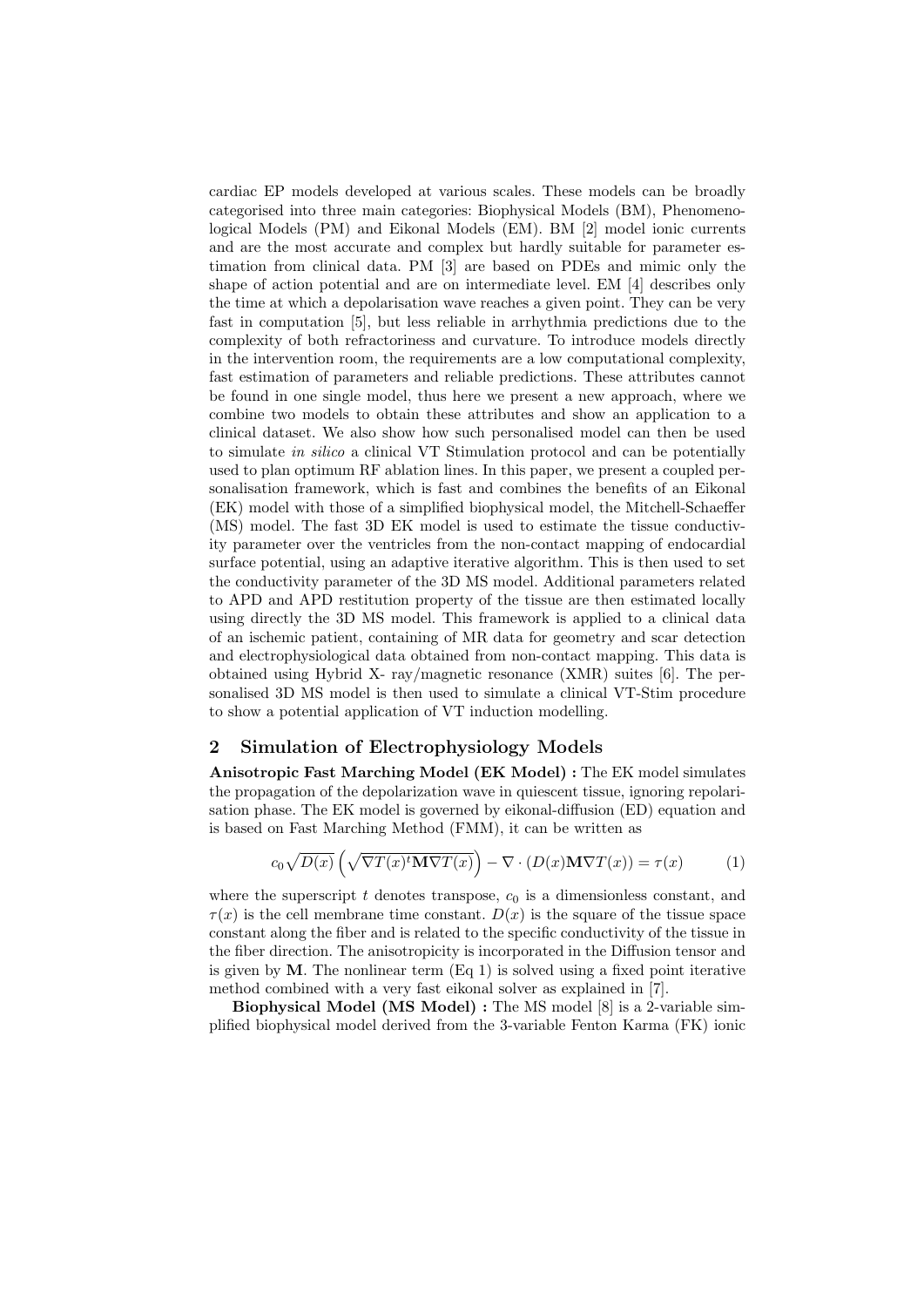model [9]. It models the transmembrane potential as the sum of a passive diffusive current and several active reactive currents including a sodium ion (influx) current and a potassium ion (outflux) current. Unlike FK model, it does not model the Calcium ion current. The MS model is described by the following system of Ordinary Differential Equations (ODE),

$$
\begin{cases}\n\partial_t u = div(D\nabla u) + \frac{zu^2(1-u)}{\tau_{in}} - \frac{u}{\tau_{out}} + J_{stim}(t) \\
\partial_t z = \begin{cases}\n\frac{(1-z)}{\tau_{open}} & \text{if } z < z_{gate} \\
\frac{-z}{\tau_{close}} & \text{if } z > z_{gate}\n\end{cases}\n\end{cases}\n\tag{2}
$$

where,  $u$  is a normalised transmembrane potential variable, and  $z$  is a gating variable for sodium ion influx which makes the gate open and close, thus depicting the depolarisation and repolarisation phase.  $J_{in} = (zu^2(1-u))/\tau_{in}$  represents the inward sodium ion current which raises the action potential voltage and  $J_{out} = -u/\tau_{out}$  represents the outward potassium ion current that decreases the action potential voltage describing repolarisation.  $J_{stim}$  is the stimulation current, at the pacing location. The diffusion term in the model is controlled by the diffusion tensor  $D$ . This spatial diffusion can be related to a pseudoconductivity. In the longitudinal direction of the fibre, this pseudo-conductivity is set to d which is one of the parameters we adjust, and to  $d/2.5^2$  in the transverse directions. The electrophysiology model is solved spatially using P1 Finite Element Method (FEM), and in time using an semi-implicit scheme as Modified Crank-Nicolson/Adams-Bashforth (MCNAB) scheme, which is evaluated in terms of accuracy, stability and computational time [10].

#### 3 Coupled Personalisation Method

Apparent Conductivity Parameter Estimation : Cardiac tissue conductivity is a crucial feature for the detection of conduction pathologies. The Apparent Conductivity (AC) of the tissue can be measured by the parameter  $D(x)$  in the EK model. It is initially estimated on the endocardial surface as a global value using a simple bisection method which matches the average conduction velocity of the measured Depolarisation Time (DT) isochrones to the simulated ones. Using it as an initial guess, an adaptive multi-level zonal decomposition algorithm is used, which minimizes the mean-squared difference of the simulated and measured DT isochrones at each level using a Brent's Optimisation Algorithm presented in [5]. Due to the absence of transmural electrical propagation information, we assume no variation across the left ventricle myocardium (excluding LV endocardium and scars) and hence we prescribe a single value for the myocardial tissue across the LV wall. The AC values for RV endocardium and RV myocardial mass are set at 5.0 mm and 0.64 mm (from literature [4]). The LV myocardial AC value is estimated by one-dimensional minimisation of the following cost function (mean-squared difference of simulated and measured isochrones at endocardium + squared difference of simulated and measured QRS duration). The simulated QRS duration is calculated as the difference between the maximum and the minimum depolarisation times in the biventricular mesh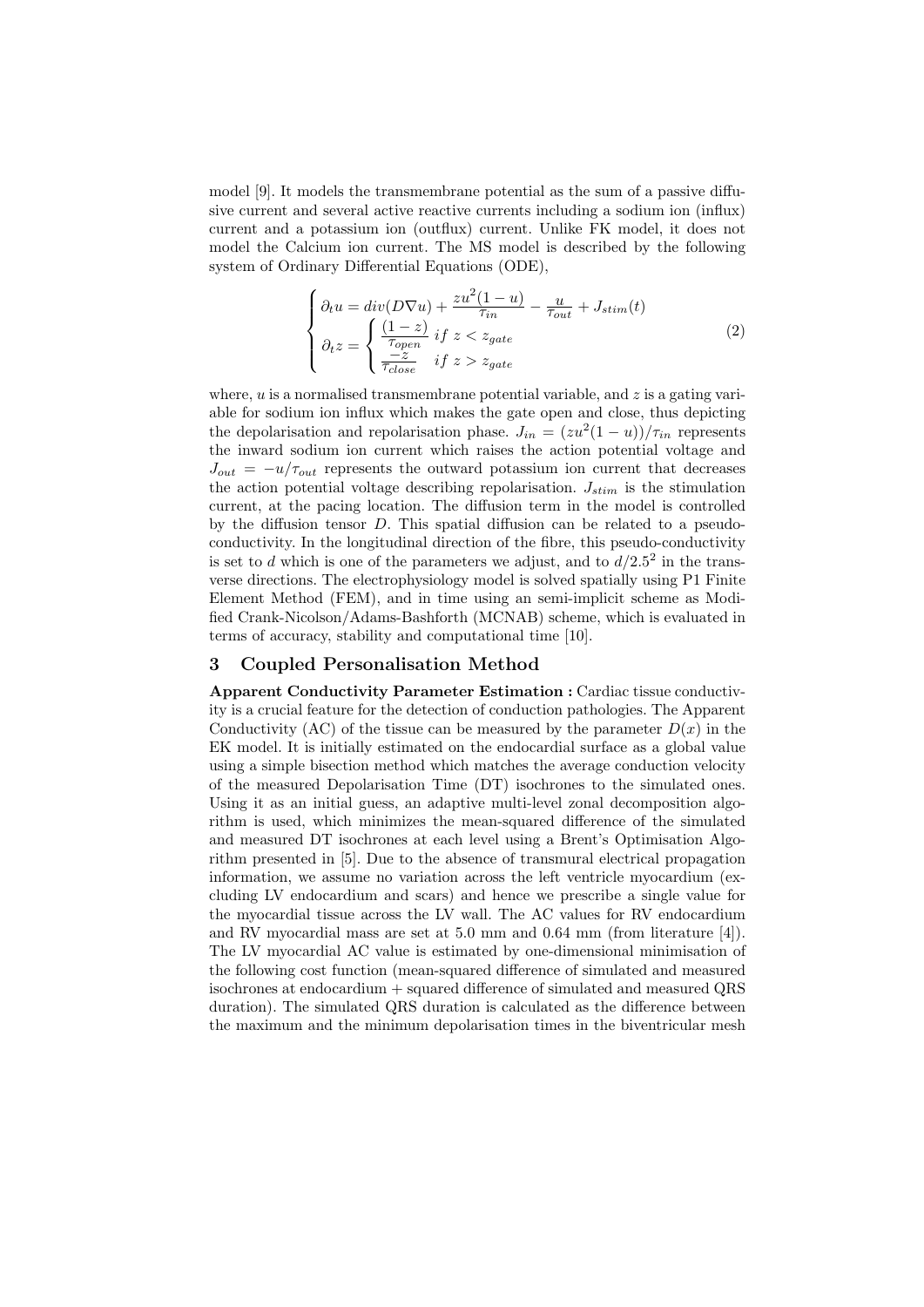and the measured QRS duration is estimated from the surface ECG.

Coupling of EK and MS Model Parameters : The AC parameter for EK model  $d_{EK}$  ( $D(x)$  in Eq 1) is a scale for the diffusion speed of the depolarisation wavefront in the tissue. The diffusion tensor used in Eq 1 is  $M = \mathbf{A} \bar{\mathbf{D}} \mathbf{A}^t$ , where  $A$  is the matrix defining the fiber directions in the global coordinate system and  $\bar{\mathbf{D}} = d_{EK} \text{diag}(1, \lambda^2, \lambda^2)$ .  $\lambda$  is the anisotropic ratio of space constants transverse and along the fiber direction and is 0.4 in human myocardium [4]. The model Conduction Velocity (CV) is related to  $d_{EK}$  as,

$$
c_{EK} = \frac{c_0 \sqrt{d_{EK}}}{\tau}
$$
 in 1D and  $c_{EK} = \alpha_{EK} \sqrt{d_{EK}} + \beta_{EK}$  in 3D (3)

where the constants  $\alpha_{EK}$  and  $\beta_{EK}$  are introduced to take into account the curvature effect and numerical diffusion and discretization errors in 3D. The corresponding conductivity parameter for MS model,  $d_{MS}$  is also a scale for the wave diffusion speed in the tissue. The diffusion tensor  $D$  used in Eq 2 is  $D = \mathbf{A} \bar{\mathbb{D}} \mathbf{A}^t$ , where  $\mathbf{A}$  is the same as in EK model, but  $\bar{\mathbb{D}} = d_{MS} \text{diag}(1, r, r)$  with r as conductivity anisotropy ratio in the transverse plane and is set to  $\lambda^2$  as in EK model. The model CV here is related to  $d_{MS}$  as,

$$
c_{MS} \propto \sqrt{\frac{d}{\tau_{in}}} \text{ in 1D and } c_{MS} = \alpha_{MS} \sqrt{d_{MS}} + \beta_{MS} \text{ in 3D}
$$
 (4)

where the constants  $\alpha_{MS}$  and  $\beta_{MS}$  are introduced for the same reasons as of EK model, while  $\tau_{in}$  is kept as a constant. The estimated AC parameter  $d_{EK}$ can then be used to estimate the parameter  $d_{MS}$ . The parameter  $d_{EK}$  gives model CV  $c_{EK}$ , which is similar to the actual measured data CV  $(c_{msd})$  after the parameter estimation step. Thus to have MS model CV  $(c_{MS})$  similar to the measured data, it has to be similar to EK model CV  $(c_{EK})$ . The constants  $\alpha_{EK}$  and  $\beta_{EK}$  represent numerical errors for EK model based on FMM. They are different from the constants  $\alpha_{MS}$  and  $\beta_{MS}$ , which is based on FEM. These constants are determined in 3D for a mesh representing the slab of a tissue ([0  $10 \times [0 10] \times [0 10]$  (with a mean edge length of tetrahedra same as the ventricular mesh). We performed several simulations with various  $d_{EK}$  and  $d_{MS}$  values and noted the corresponding  $c_{EK}$  and  $c_{MS}$  values. Then, we fit the analytical curves given in Eq 3 & 4 in least square sense and determine the constants. The constants estimated are  $\alpha_{EK} = 5.21$ ,  $\beta_{EK} = 0.07$ ,  $\alpha_{MS} = 3.12$ ,  $\beta_{MS} = 0.31$ . Then, the personalised  $d_{MS}$  values are computed from corresponding estimated  $d_{EK}$  values using the condition, that  $c_{msd} = c_{EK} = c_{MS}$  after personalisation.

Parameter Estimation for APD : APD for a single heart cycle is defined by the model as,  $APD_{max} = \tau_{close} ln (1/h_{min})$  where  $h_{min} = 4 (\tau_{in}/\tau_{out})$  As we have only one measured APD dependent on three parameters, We chose to estimate  $\tau_{close}$ , while keeping the other parameter values from the literature [8]. The reason is that  $\tau_{close}$  has no sensitivity towards the conductivity parameter estimation [10], whereas  $\tau_{in}$  and  $\tau_{out}$  do have. This defined relationship remains valid also in 3D thus allowing us to directly estimate locally at each vertex, the parameter  $\tau_{close}$  without model simulations. To have a smooth gradation of APD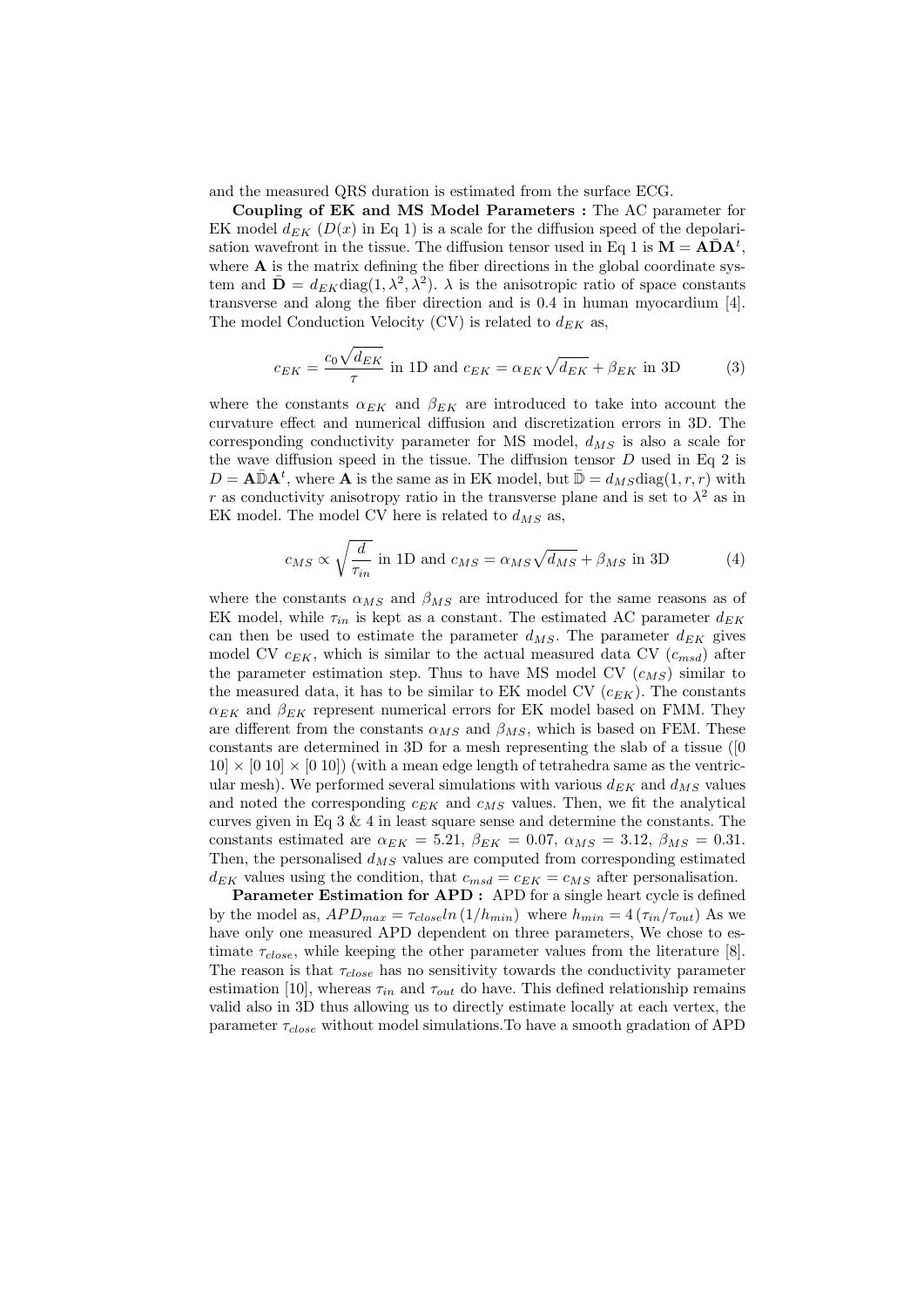

Fig. 1. (a) shows the MR data, segmented mesh with scars (in red), (b) shows XMR registration of Ensite LV surface with MR data mesh, with values projected from Ensite to MR LV surface, $(c)$  shows the fibre orientation used,  $(d)$  shows the unipolar electrograms for detection (black dots) of depolarisation time (upper) and repolarisation time (lower) from positive(red), negative(blue) and biphasic(green) T waves

from epicardium to endocardium, we diffuse the  $\tau_{close}$  values spatially in the LV myocardium from Endocardium to Epicardium. For RV, we fix one value measured from the QT interval given through surface ECG.

Parameter Estimation for APD Restitution : APD Restitution is a property of a cardiac cell and defines its refractoriness. It is also heterogeneously distributed. It is a relationship between of the next cycle APD and the Diastolic Interval (DI) of the previous cycle. The slope of these restitution curves is controlled by  $\tau_{open}$  and depicts the APD heterogeneity present at multiple heart rates. APD restitution curve for MS model is explicitly derived as,  $f(DI_n) = \tau_{close} \ln (1 - (1 - h_{min})e^{-DI_n/\tau_{open}}/h_{min}),$  where  $f(DI_n)$ is the succeeding APD and  $DI_n$  is the preceding DI at cycle n. Here, we use the  $\tau_{close}$  values estimated as defined before, as it controls the APD at normal sinus rythm. And, the slope parameter,  $\tau_{open}$  is estimated here with  $h_{min}$ fixed with values from the literature [8]. Here we minimise a cost function which minimises the error between model predicted APD  $(f(DI_n))$  and actual measured APD  $(APD_{n+1}^{msd})$  for a number of pacing frequency, where n is the cycle number. The Diastolic Interval  $(DI^{msd})$  is measured from the data as  $DI_n^{msd} = 1/f - APD_n^{msd}$ , where f is the heart rate, detected from the ECG waveforms. The parameter optimisation method used here is a non-linear constrained Active-Set Algorithm, with constraints on  $\tau_{open}$  to be in the range of literature values [8].

#### 4 Application to clinical data

The coupled personalisation framework is applied on a clinical data obtained during an electrophysiology study in the hybrid X-ray/MR environment. The electrical measurements obtained using the Ensite system were registered to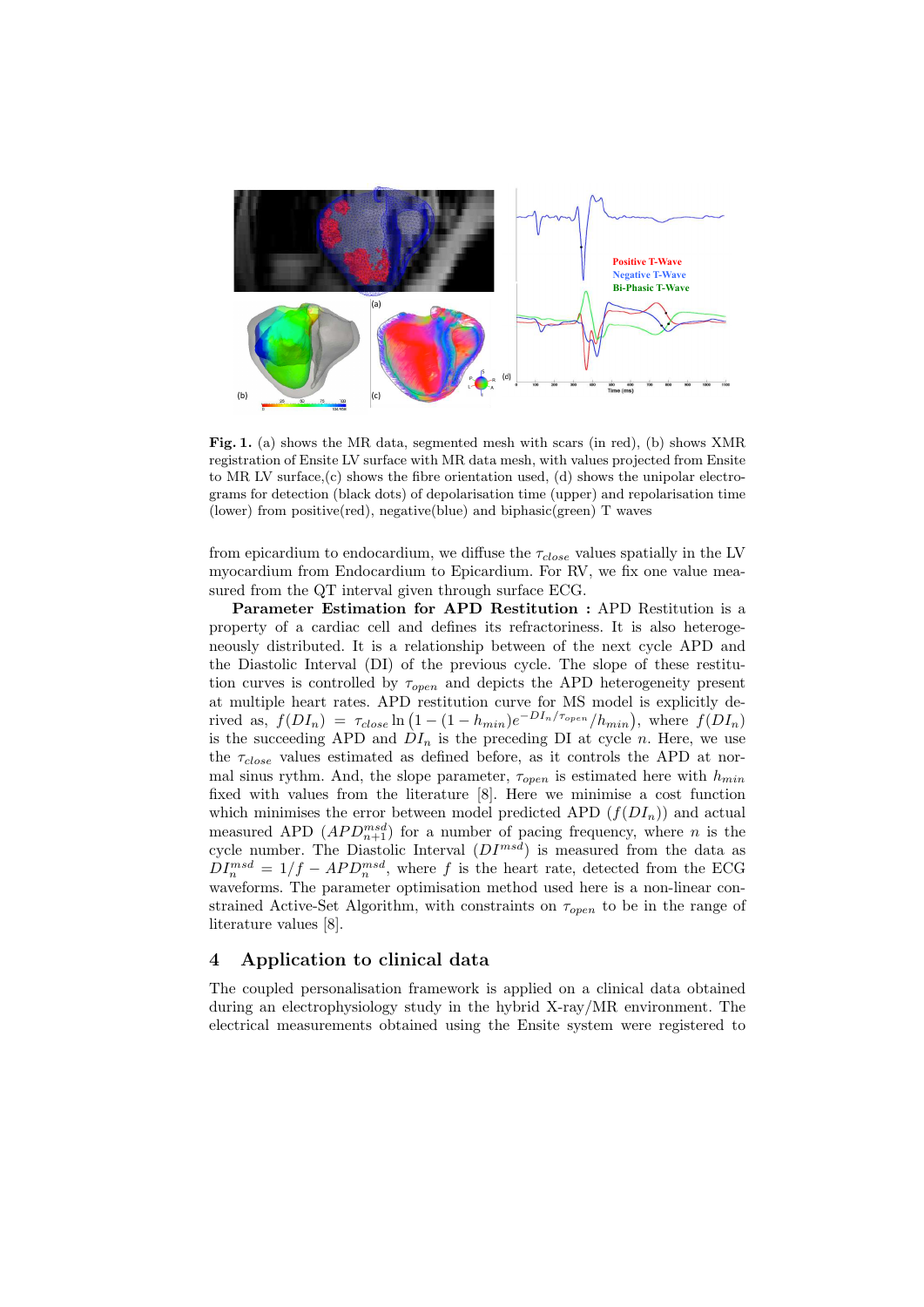

Fig. 2. Upper row shows the comparison of the measured Depolarisation Time (DT) isochrones on the LV surface only with model simulated DT isochrones on the whole heart, lower row shows the same for measured (LV surface only) and model simulated (whole heart) APD maps

the patient anatomy using XMR registration. The electrical data was collected with high pass filter settings for prominent QRS detection and with low pass filter for T Wave detection. The depolarisation times were detected from the  $dV/dt_{max}$  and  $d^2V/dt^2$  of the unipolar electrograms V. And the repolarisation times were detected using  $dV/dt_{max}$  for the negative T wave, at the  $dV/dt_{min}$ for the positive T wave, and the mean time between  $dV/dt_{max}$  and  $dV/dt_{min}$ for the biphasic T waves. The data was collected from an ischemic patient at normal sinus rythm and 5 paced modes all at 100 beats per minute. The scars were segmented manually from the Delayed Enhancement MR data.

Estimated Parameters : The AC parameters estimated using EK model show a high conduction on the epicardium depicting the purkinje network and shows a conduction block near the scar as shown in Fig  $3(a)$ . The coupled MS model conductivity parameters are then estimated from AC. The mean absolute error on simulated depolarisation times with measured, after personalisation is 7.1ms for EK model and 8.5ms for MS model ( $\approx 6-7\%$  of depolarisation duration (131ms)). The mean absolute error on APD is 8.71ms ( $\approx 2\%$  of APD  $(300ms)$ , showing a good fit as well. Fig 3 (b) (white contour) shows the heterogeneity of the measured APD in terms of the estimated parameter  $\tau_{close}$ , as shorter on the lateral wall of the LV compared to the septum. Also near the scar and the region between the two scars (called isthmus) Fig 3 (b) (black contour), we have a longer APD compared to the neighbours. For the APD Restitution, the mean absolute error after fitting the resitution curves is  $1.13ms$ , showing a good fit also seen from the Fig  $3(a)$ . There is a APD restitution heterogeneity present for the lateral and septal walls as shown in Fig  $3(c)$ . Isthmus has flatter restitution slopes compared to the neighbours, thus having a longer refractory period and causing a unidirectional re-entry as seen in VT-Stim procedure.

Ischemic Ventricular Tachycardia Stimulation : Programmed ventric-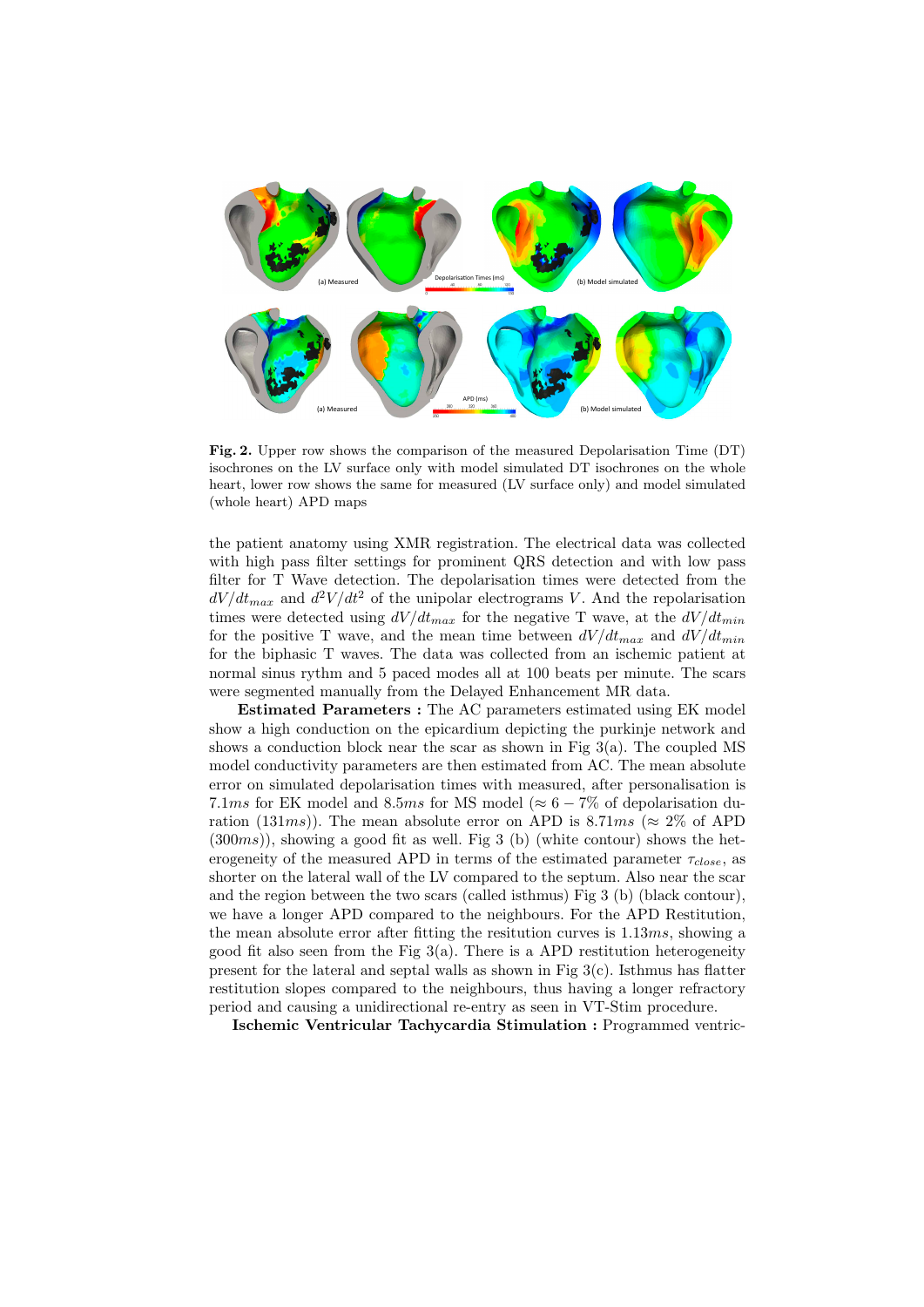

Fig. 3. (a) shows the conduction velocity estimated from AC maps, (b) shows the parameter  $\tau_{close}$  estimated for APD, lower  $\tau_{close}$  values has low measured APD (white contour) and vice versa, (c) shows the parameter  $\tau_{open}$  estimated for APD restitution and the heterogeneity of the restitution curves for the isthmus (black contour), low  $\tau_{open}$ values (red) have steep slopes & high (blue) have flat slopes for restitution curves.

ular stimulation is a clinical protocol and consists of a number of extra stimuli introduced at two ventricular sites (RV-Apex & RV-Outflow tract), using various Cycle Lengths (CL), with varying coupling interval. This protocol is tested directly on the patient, without any planning, to collect information about the VT and to plan the RF ablation lines. It may be time consuming or fail, when VT is not inducible and recurrent. We use the personalised 3D MS model of the ischemic patient data to simulate in silico this protocol. Here we follow a conventional VT-Stim protocol with RV-Apex pacing site, 2 extrastimuli and a shortest coupling interval of 100 ms at 600 ms pacing cycle length. The results on inducibility are shown in Fig 4 and the causes of rentry were pacing location, restitution heterogeneity in isthmus compared to healthy Fig  $3(c)$  and slow conductivity near the scars.

#### 5 Conclusion

This novel approach of coupling models for fast estimation of hidden parameters related to the cardiac tissue such as conductivity, APD and APD restitution could enable the clinical use of cardiac electrophysiology models. The parameter estimation algorithm is used on a real interventional data and the obtained results are very encouraging. The estimated conductivity, APD and APD restitution parameters are able to identify the healthy areas from the pathological ones (scar and isthmus). The personalised MS model was able to simulate a clinical VT-Stim protocol in order to assess the risk of VT and fibrillation. This opens up possibilities of introducing patient-specific models in clinics to provide aid in treatment and planning of RF ablation procedures. In future, we need to evaluate the prediction ability of the personalised models for arrhythmias.